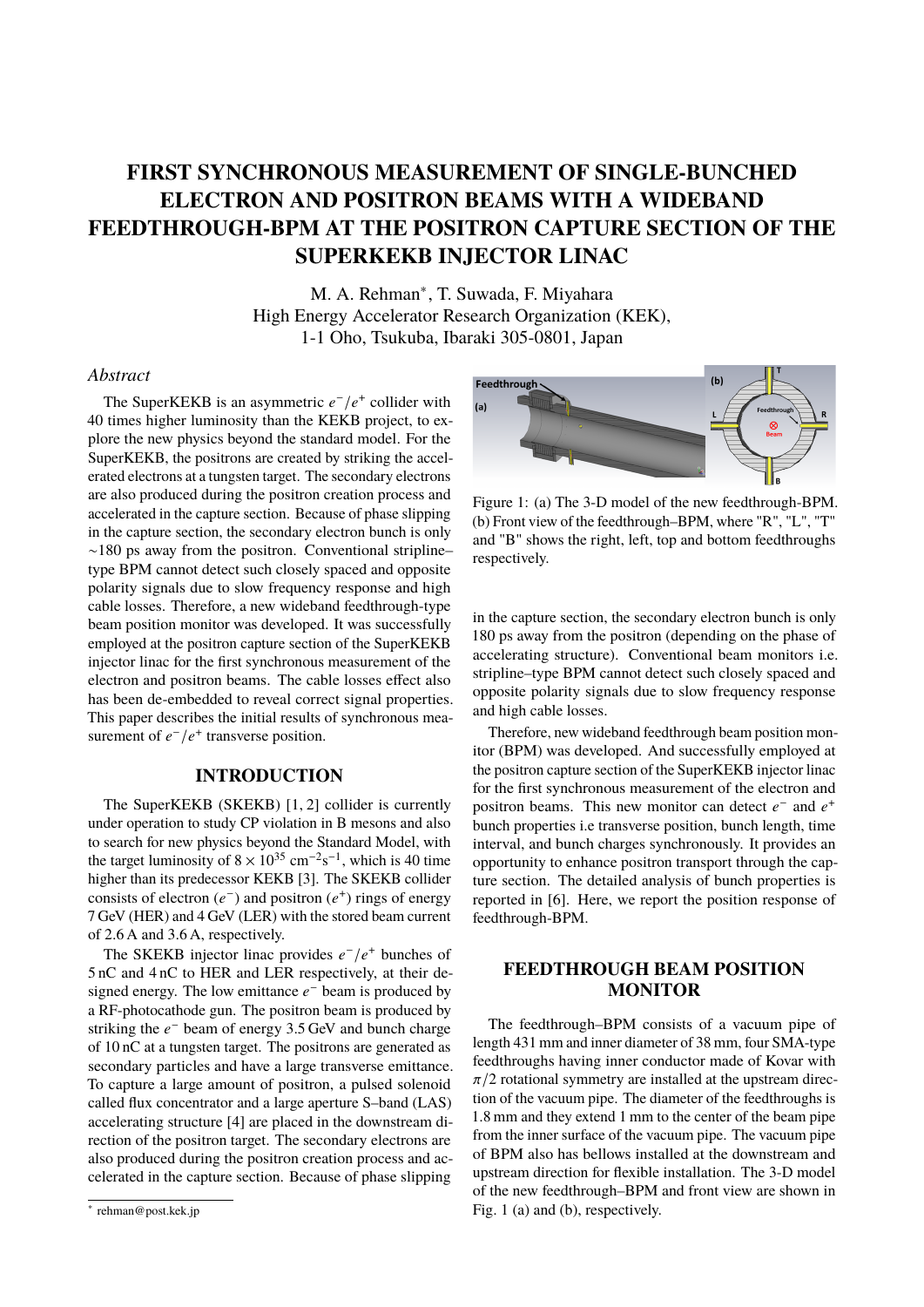

Figure 2: A schematic layout of the capture section depicting the position of new feedthrough-BPM and steering coils.

#### *Positron Capture Section*

Two new feedthrough-BPMs namely SP−15−25 and SP−16−25 were installed in the positron capture section. The horizontal and vertical steering coils are also installed in the capture section to optimize the positron transmission through the capture section. Three horizontal and one vertical steering magnets have been installed in the  $e^+$  capture section. A schematic layout of the location of new feedthrough-BPMs and steering coils is shown in Fig. 2, a detailed description of the capture section can be seen at [6]. The horizontal and vertical steering coils labeled as SX−15−15 and SY−16−15 were used to observe the position response of feedthrough– BPMs. The entire capture section is enclosed in the DC solenoid coils for efficient transmission of large emittance positron beam.

#### *Coaxial Cable Losses*



Figure 3: The coaxial cables losses at high-frequency measured by a vector network analyzer [8].

The SMA connector of the feedthrough is first connected to the 2 m long semirigid coaxial cable due to its protection against a high radiation environment. Later the semirigid cable was connected to the 15 m long 10D and 2 m RG223 coaxial cable [7]. The cable losses at high frequency were measured by a vector network analyzer [8]. A typical example of the high-frequency losses of coaxial cables is shown in Fig. 3.

The coaxial cables are then connected to a real–time keysight oscilloscope of bandwidth 33 GHz and a sampling rate of 128 GS/s [9]. The typical bipolar waveform at the nominal rf-phase from feedthrough-BPM is shown in Fig. 4.



Figure 4: The synchronous signal of  $e^-/e^+$  at nominal accelerating phase from new feedthrough–BPM, the cutoff frequency was set to  $f_c = 10$  GHz.

The black curve in Fig. 4 shows the raw signal without any compensation of cable losses and due to high frequency losses in coaxial cable,  $e^-$  and  $e^+$  waveform are inseparable. Whereas, the red curve shows the case with high-frequency cable losses correction and  $e^-$  and  $e^+$  bunches can be distinguish from each other, the cutoff frequency for cable losses was set to 10 GHz.

When a charged particle travels through any obstacle *(i.e.*) accelerating structure) it generates electromagnetic (EM) fields that left behind the particle. These left behind EM fields are called wakefield [10]. The wakefield can act on subsequent bunches transverse and longitudinal motion. In Fig. 4 a subsequent ringing waveform appear. This ringing waveform may be appeared due to the wakefields of both  $e^$ and  $e^+$  bunches.

# **SYNCHRONOUS MEASUREMENT OF** 𝒆 <sup>−</sup>/𝒆 <sup>+</sup> **BUNCHES TRANSVERSE POSITION**

The area of the negative bulge of first (second) bipolar signal is considered for the  $e^-(e^+)$  position measurement. The  $e^-/e^+$  beam position from feedthrough–BPM was analyzed by the difference-over-sum ratio ( $\Delta/\sum$ ):

$$
x(y) = s_b \frac{A_r(A_t) - A_l(A_b)}{A_r(A_t) + A_l(A_b)},
$$
 (1)

where  $A_r(A_t)$  and  $A_l(A_b)$  are calculated areas from the right (top) and the left (bottom) feedthroughs signals (see Fig. 1), respectively, and  $s_b$  is the BPM sensitivity given as:

$$
s_b = \frac{R}{2},\tag{2}
$$

where  *is the radius of the vacuum pipe. The transverse po*sition change of  $e^-/e^+$  bunches at SP\_15\_25 and SP\_16\_25 are measured as a function of the field strength of horizontal and vertical steering magnet. The bunch charges were calculated by a summation of four pickup signals as given below:

$$
Q = G \sum_{i} A_i,
$$
 (3)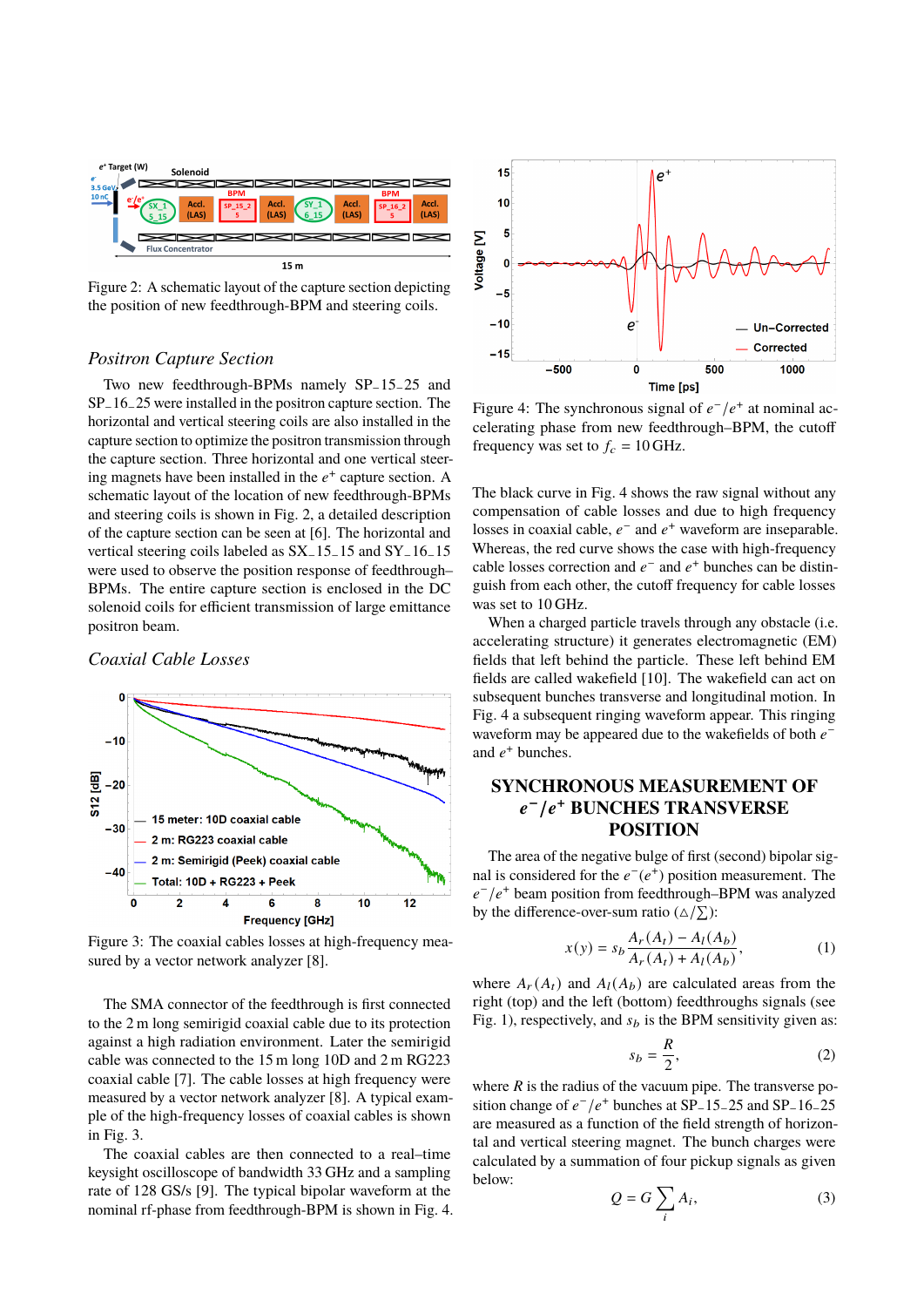

Figure 5: The synchronous transverse position of  $e^-/e^+$  measured by new feedthrough–BPM namely SP<sub>-15-25</sub> and SP<sub>−</sub>16−25. The transverse position of  $e^-/e^+$  bunches were varied by the air-core horizontal and vertical steering magnets. The color band shows the positron yield variation due to the transverse position change of  $e^-/e^+$  bunches. (a) The transverse position change of  $e^-/e^+$  bunches at SP<sub>-15-25</sub> with the horizontal steering magnet (SX<sub>-15-15</sub>). The transverse position change of  $e^-/e^+$  bunches at SP<sub>-16-25</sub> with (b) the vertical (SY<sub>-16-15</sub>) and (c) horizontal (SX<sub>-15-15</sub>) steering magnets, respectively.

where  $Q$  is the beam charge and  $G$  is a conversion factor to calculate the beam charge. The detailed description is given in [6]. And the yield ratio is defined as the ratio of intensity of secondary produced bunch to the primary electron bunch.

Figure 5 shows the  $e^-/e^+$  bunches transverse position response as a function of the field strength of horizontal and vertical steering magnets and the color band in Fig. 5 corresponds to the  $e^-$  and  $e^+$  yield ratio. Figure 5 (a) shows transverse position change of  $e^-/e^+$  bunches at SP<sub>-15-25</sub> with the horizontal steering magnet (SX−15−15). Figure 5 (b) and (c) presents the the transverse position change of  $e^-/e^+$ bunches at SP−16−25 with the vertical (SY−16−15) and horizontal (SX−15−15) steering magnets, respectively. When the strength of the horizontal steering magnet (SX−15−15) was changed the major position change in the vertical direction was observed at the SP−15−25 as shown in Fig. 5 (a). As explained in earlier section  $e^+$  capture section is enclosed in the solenoid to confine large transverse emittance  $e<sup>+</sup>$  beam. This interesting beam motion arises due to the helical motion of charged particles under the solenoid field. When charged particles enter the solenoid field, they start rotating with the cyclotron period.

If the charged particle transverse position is observed at longitudinal position where the cyclotron period is not completed, then the position change will be observed in the opposite transverse position compared to the kick applied by the steering magnet. Whereas, at the full cyclotron period longitudinal position the transverse position change will be observed in the same direction as applied kick as observed in Fig. 5 (b) and (c). This interesting phenomenon was confirmed by the charged particle tracking (RK–4 method) under the solenoid field with the consideration of different kick

fields. The color band in Fig. 5 shows the  $e^-$  and  $e^+$  yield ratio as a function of the horizontal and vertical kick. This simultaneous information of bunch transverse positions and charges was used to optimize the  $e^+$  transmission through the positron capture section. The error bars on different transverse positions in Fig. 5 shows the systematic errors due to the frequency characteristics and wakefield effects. The frequency characteristics error is calculated by setting the different cutoff frequencies for high frequency cable losses. The error due to the wakefield in detail discussed in [6]. The total transverse position error is the root-mean-square sum of these two systematic errors, which is about 11%.

## **SUMMARY**

The first synchronous measurements of  $e^-$  and  $e^+$  bunches have been successfully performed with the wideband feedthrough-BPM system at the  $e^+$  capture section of the SuperKEKB factory. The synchronous transverse position and intensity of the  $e^-$  and  $e^+$  bunches were independently measured. The transverse motion of the  $e^-$  and  $e^+$  bunches was observed by the new feedthrough-BPM under the combined field of solenoid and steering magnets. The new wideband feedthrough-BPM proved as an excellent monitor to optimize  $e^+$  transmission through the  $e^+$  capture section.

#### **REFERENCES**

[1] K. Akai *et al.*, "SuperKEKB collider", *Nucl. Instrum. Methods Phys. Res. A* 907, 2018, DOI: https://doi.org/10. 1016/j.nima.2018.08.017.